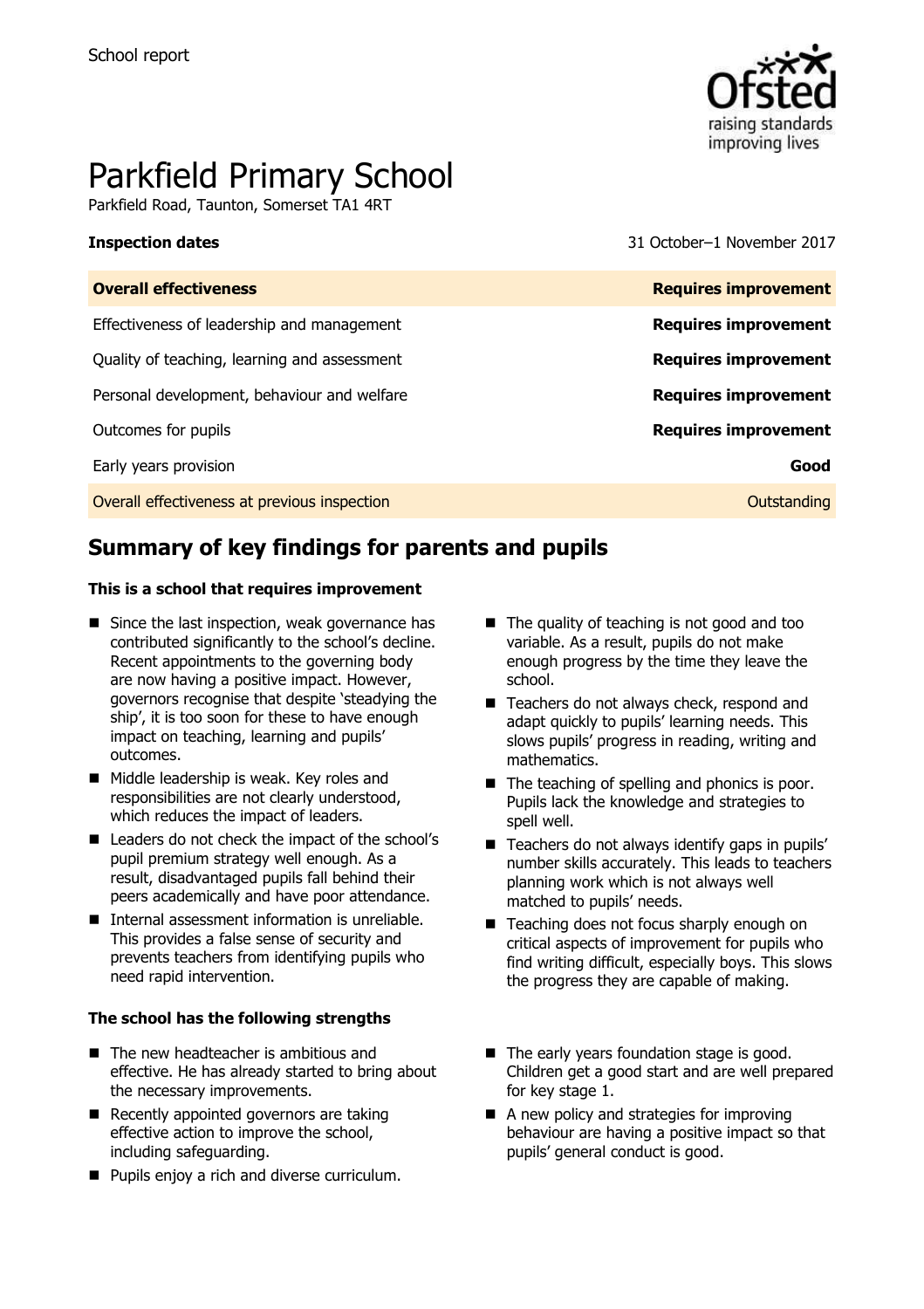

# **Full report**

### **What does the school need to do to improve further?**

- Improve the consistency of teaching and learning to ensure that pupils make good progress and reach the standards of which they are capable, by:
	- developing the skills of teachers to check and respond quickly to the different needs and abilities of pupils
	- enabling pupils to be confident in applying phonics knowledge and spelling strategies in their reading and writing
	- building pupils' skills, knowledge and understanding of number and place value, so they can apply this confidently in a range of mathematical situations and contexts
	- providing well-targeted and precise next steps to accelerate pupils' progress in writing, especially for boys and for lower-attaining pupils.
- Improve the effectiveness of leadership and management, including that of governors, by:
	- developing the skills of middle leaders to check, evaluate and hold others to account in their subjects or areas of responsibility
	- ensuring that all leaders have clearly defined and agreed roles, responsibilities and accountabilities to hold others to account
	- implementing and monitoring an effective strategy to improve the attendance and outcomes of disadvantaged pupils
	- ensuring that assessment information is accurate and reliable, so that it can inform consistently high-quality teaching and learning.

An external review of governance and of the school's use of the pupil premium should be taken in order to assess how these aspects of leadership and management may be improved.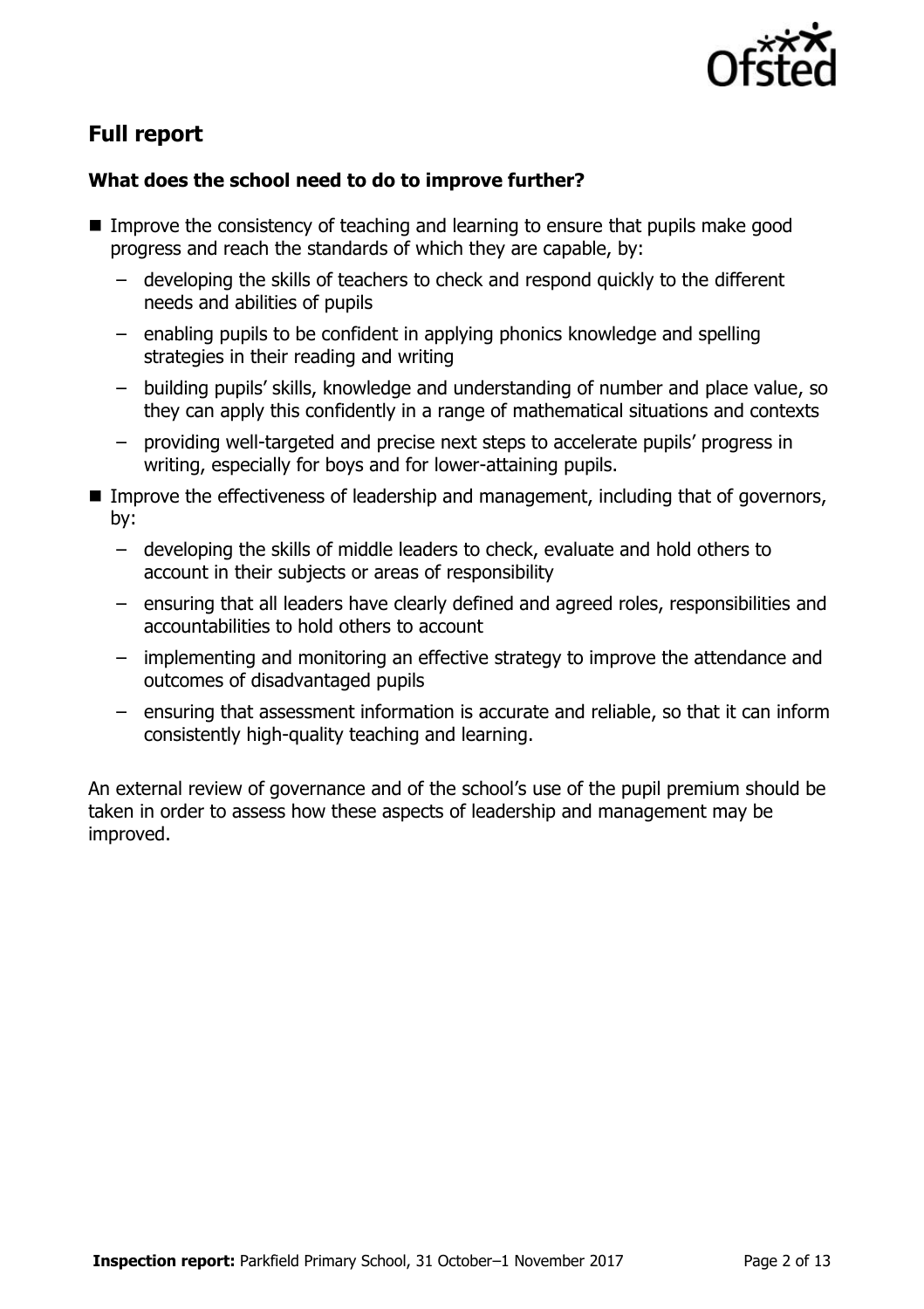

# **Inspection judgements**

### **Effectiveness of leadership and management Requires improvement**

- Significant leadership changes over time, including four headteachers in the previous three years, have had an unsettling effect on the school. This has contributed to a serious decline in the school's performance. However, the recent actions of new governors and the newly appointed headteacher now drive the necessary improvements.
- Middle leaders have not received the professional training and support required for them to fulfil their roles and responsibilities effectively. They have not been given the opportunities to learn and acquire the skills needed to contribute well to school improvement.
- In some cases, for example that of the assistant headteacher, leaders do not yet have a clear understanding of their roles and responsibilities. As a result, some individuals do not contribute well to school improvement and this causes confusion. For example, there is uncertainty as to who is responsible for disadvantaged pupils.
- Subject leaders have been frustrated. They have previously been denied meaningful opportunities to monitor and evaluate their subjects. As a result, they do not have a strong understanding of strengths and weaknesses in their subjects. However, with the arrival of the new headteacher, they now have an active role and are checking teaching and learning. They are also relishing their new responsibility for delivering school-wide improvement initiatives and training.
- The school's internal assessment information is inaccurate and unreliable. It provides a false impression of pupils' progress and is overly positive. However, leaders have now introduced processes to check and moderate standards, including moderation with other schools.
- The new headteacher, appointed in September 2017, is effective and has quickly gained an accurate view of the school. His ambition and vision on behalf of the pupils are having a galvanising effect. He is inspiring other leaders, staff, pupils and governors alike. As a result, the school is already taking the necessary steps to improve.
- Other leaders' plans are clearly linked to the school's priorities, including English and mathematics action plans. These are clear and precise and appropriately reflect the wider priorities of the school development plan (SDP). Consequently, leaders are now being trusted and trained, and are expected to contribute to school self-evaluation and review.
- The headteacher is having a positive and galvanising impact on the school community to raise morale and expectations. Pupils, staff and parents overwhelmingly recognise and endorse his efforts. A parent, whose view was typical, said, 'The school is now heading in the right direction.'
- The headteacher is ensuring that there are now systems and processes for holding others to account. For example, teachers' performance is entirely linked to the school development plan. Furthermore, professional meetings are being held, where teachers are expected to identify pupils who are not making enough progress. As a result,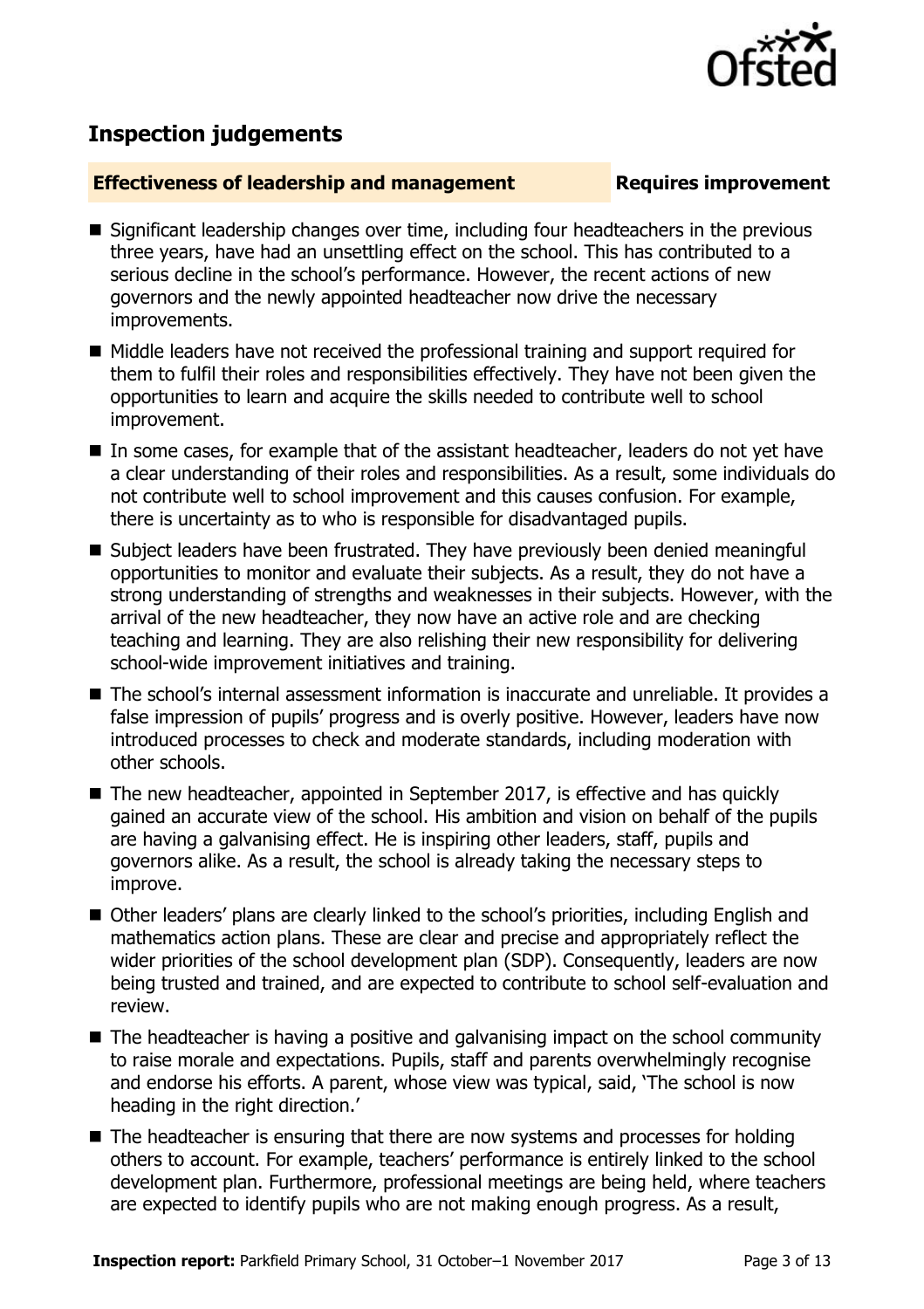

teachers are gaining an understanding of pupils' progress based on their prior attainment.

- Leaders responsible for pupils who have special educational needs (SEN) and/or disabilities as well as English as an additional language are effective. They ensure that pupils are identified and targeted quickly to receive the further support they need. The special educational needs funding is well spent. Parents and pupils are involved in agreeing targets on their support plans. As a result, pupils are encouraged and supported well in their learning.
- Leaders are effective in delivering a wide and enjoyable curriculum. For example, pupils in Year 2 have been writing about staying fit in science and drawing bar graphs to show this information. There is also a full range of clubs and activities, including sports and music tuition. These opportunities, as well as others to encourage social and emotional development, for example the breakfast club and residential visits, are enjoyed by the pupils.
- The additional sports and physical education (PE) funding is used well so that pupils are accessing a variety of sports and enjoy at least two hours of high-quality PE. Leaders do not monitor the uptake of PE and clubs by disadvantaged pupils or other vulnerable pupils.
- The school's spiritual, moral, social and cultural strategy is still emerging and is having variable impact. Pupils make strong links to explore their feelings and emotions. The Year 6 Remembrance in the school's secret garden offers such an opportunity. Pupils are not always clear, however, about the school's values and how these reflect wider British values.
- Over time, the local authority has been unable to intervene effectively to prevent the school's decline. However, in February 2017 it was pivotal in commissioning a governance review which subsequently led to key personnel changes on the governing body. School leaders have engaged well with the local authority, which has brokered school-to-school support, co-opted governors and undertaken termly visits. These actions, together with the appointment of the substantive headteacher, are now starting to show improvement.

### **Governance of the school**

- The legacy of previous weak governance has contributed significantly to the school's decline since the last inspection. However, recent appointments to the governing body, which include a national leader of governance to the chair, now know and understand their responsibilities well.
- **Following the review in the spring term, governors have taken the right decisions to** ensure that they tackle the most pressing issues first. These have included recruiting a substantive headteacher and ensuring that safeguarding practice is effective. However, governors are not yet sufficiently strategic when it comes to monitoring the SDP, especially in respect of priorities around teaching and learning.
- School leaders, including governors, do not implement an effective strategy for disadvantaged pupils. Although funding is directed towards staffing, educational visits and other support for disadvantaged pupils, the impact of these is not well evaluated.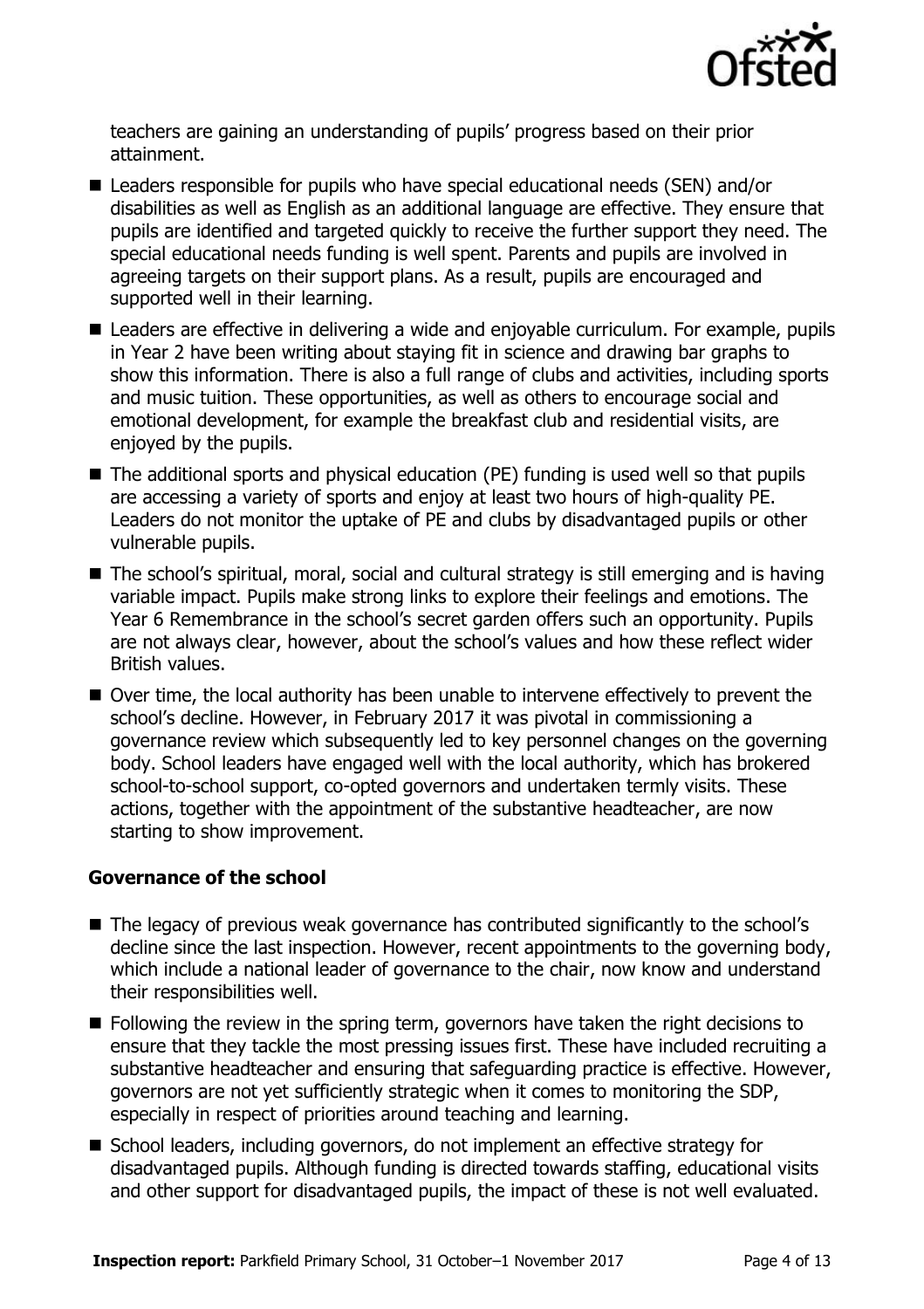

Consequently, outcomes and attendance for these pupils remain poor when compared to their non-pupil-premium counterparts.

- Some governors have started to make visits. However, it is too soon for these to show enough impact on teaching, learning or pupils' outcomes. Governors' visits are linked to classes and to priorities on the SDP.
- Since March 2017, governors have 're-grouped' and share a clear understanding of the school's needs and priorities. Their self-evaluation is accurate. They are realistic about the needs of the school and what is required for it to improve.
- Governors have ensured that the new academic year has a relevant SDP with measures to hold the headteacher to account. For example, the curriculum committee meets to review pupils' progress and the headteacher's appraisal has been completed with an external adviser so as to meet the expectations of the SDP. This plan is being used successfully to share and raise expectations in teaching and learning.

### **Safeguarding**

- $\blacksquare$  The arrangements for safeguarding are effective.
- Following a review in July 2017, leaders have quickly taken appropriate steps and measures to ensure that the school's systems for safeguarding are robust and effective. For example, they have updated the single central record.
- The school's arrangements for checking, vetting and training staff are appropriate and timely. Therefore staff, as well as governors and volunteers, understand their duties towards pupils in respect of safeguarding. This contributes to creating a safe culture in the school.
- Staff know who the designated safeguarding leaders are and have a good understanding of when and how to make referrals to them. Records show that referrals passed on by staff are checked and dealt with efficiently. School staff interact well with other external agencies to keep pupils safe.
- **Pupils say that they feel safe. They know how to stay safe in a variety of contexts** including when using the internet. Pupils have been involved in making e-safety displays in some classrooms to help raise awareness and knowledge of online safety.

### **Quality of teaching, learning and assessment Requires improvement**

- Despite some effective teaching in parts of the school, the overall quality of teaching is not good enough. In particular, pupils do not capitalise on the strong start that they get in the Reception Year. At other stages in the school, they are not well supported to make good progress to reach the standards they are capable of.
- Teaching does not make consistently good use of formative assessment. Too many teachers do not check what the pupils actually know, understand and can do. As a result, they fail to build incrementally on prior skills and knowledge, which leads to gaps in pupils' knowledge.
- Teachers do not always match work closely enough to the needs of the pupils. As a consequence, tasks can be either too easy or difficult, especially for lower-attaining and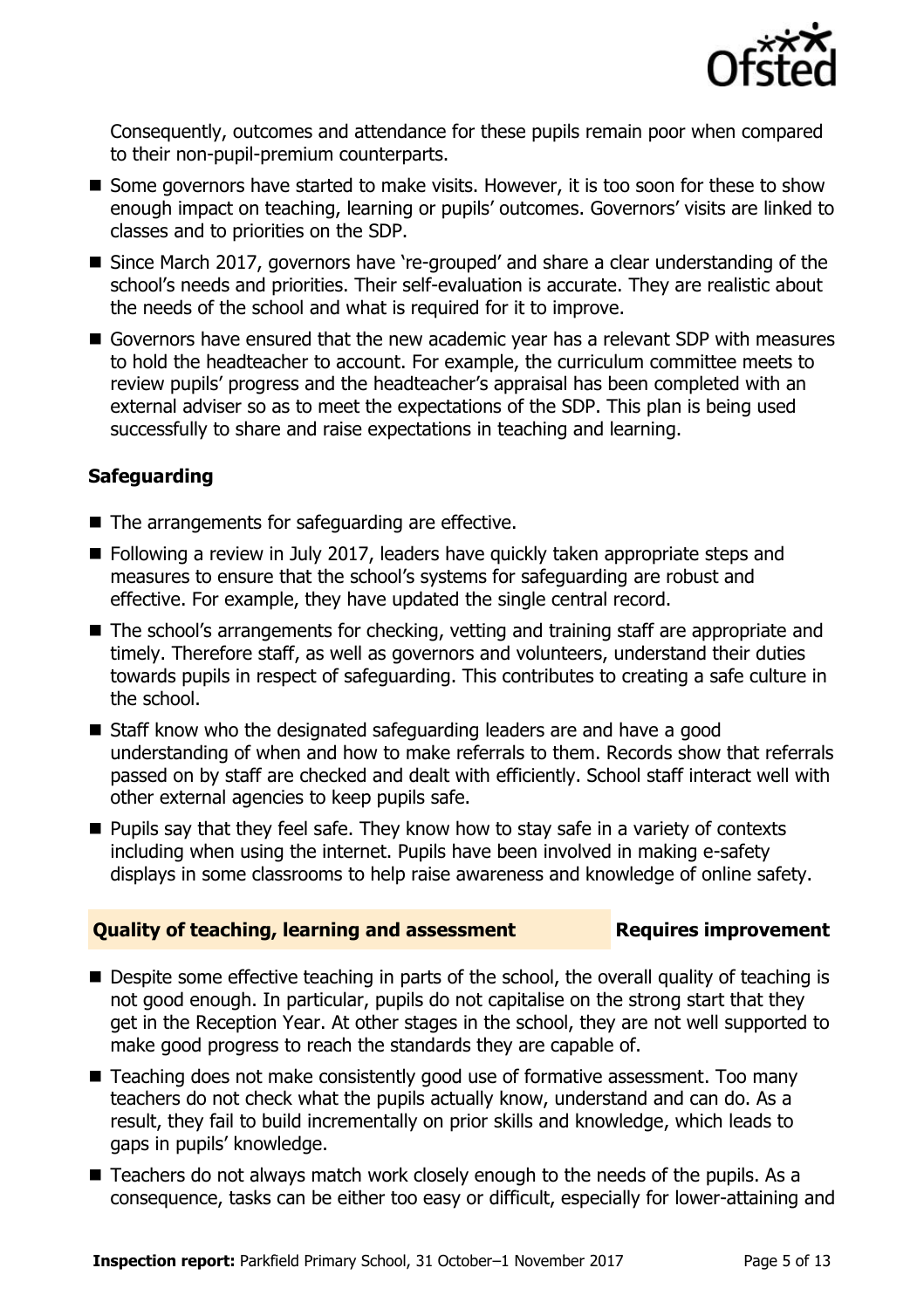

the most able pupils.

- Weak teaching of phonics and spelling does not identify pupils' mistakes and misconceptions. As a result, pupils continue to make spelling errors and lack the confidence to 'have a go' when they are stuck.
- The teaching of mathematics is improving, with a particular focus on enabling pupils to explain and justify their mathematical thinking. However, teachers do not check pupils' understanding of number and related concepts, such as place value. Teachers make inaccurate assumptions about the depth of pupils' understanding and plan lessons that do not support them well enough, even the most able. As a result, persistent misunderstanding in number and calculation slows pupils' progress.
- Teaching of writing does not enable all pupils to make good progress, especially lowerattaining pupils and boys, because it does not identify the key next steps for improvement. Teachers present a raft of generic objectives or 'success criteria' in quick succession, which are not well matched to pupils' needs. As a result, pupils do not master skills they need to improve their own, individual, writing.
- $\blacksquare$  The new headteacher has already started to improve teaching, as he is raising expectations and pupils are being challenged to achieve more. The introduction of clear 'non-negotiables' means that teachers know what is expected of them and are familiar with national benchmarks and expectations in reading, writing and mathematics.
- Teachers make links between subjects to provide further experiences to challenge pupils. For example, in a Year 2 PE lesson, pupils were experiencing jumping in quarter-turns and relating this to numbers on an analogue clock.
- The teaching of pupils who have SEN and/or disabilities is improving well. The special educational needs coordinator (SENCo) works with teachers, pupils and parents to put personal plans in place for pupils. These have precise and measurable targets and are often time-limited, which helps pupils to make progress that is relevant to their own needs.
- Rapid identification and effective support for pupils with English as an additional language usually enable pupils to make good progress in reading, writing and mathematics. Teachers and adults often hear pupils read and have tailored language programmes that support pupils well.
- Teachers and teaching assistants are motivated and keen. They interact well with pupils to build positive relationships. Consequently, pupils enjoy their lessons, especially when they work with one another to solve problems or complete tasks.

### **Personal development, behaviour and welfare Fig. 2.1 Requires improvement**

### **Personal development and welfare**

- The school's work to promote pupils' personal development and welfare requires improvement.
- $\blacksquare$  Pupils are not supported well enough to make the progress that they are capable of, which inhibits their readiness for the next stage in their learning. This particularly affects disadvantaged pupils, who leave the school making progress well below their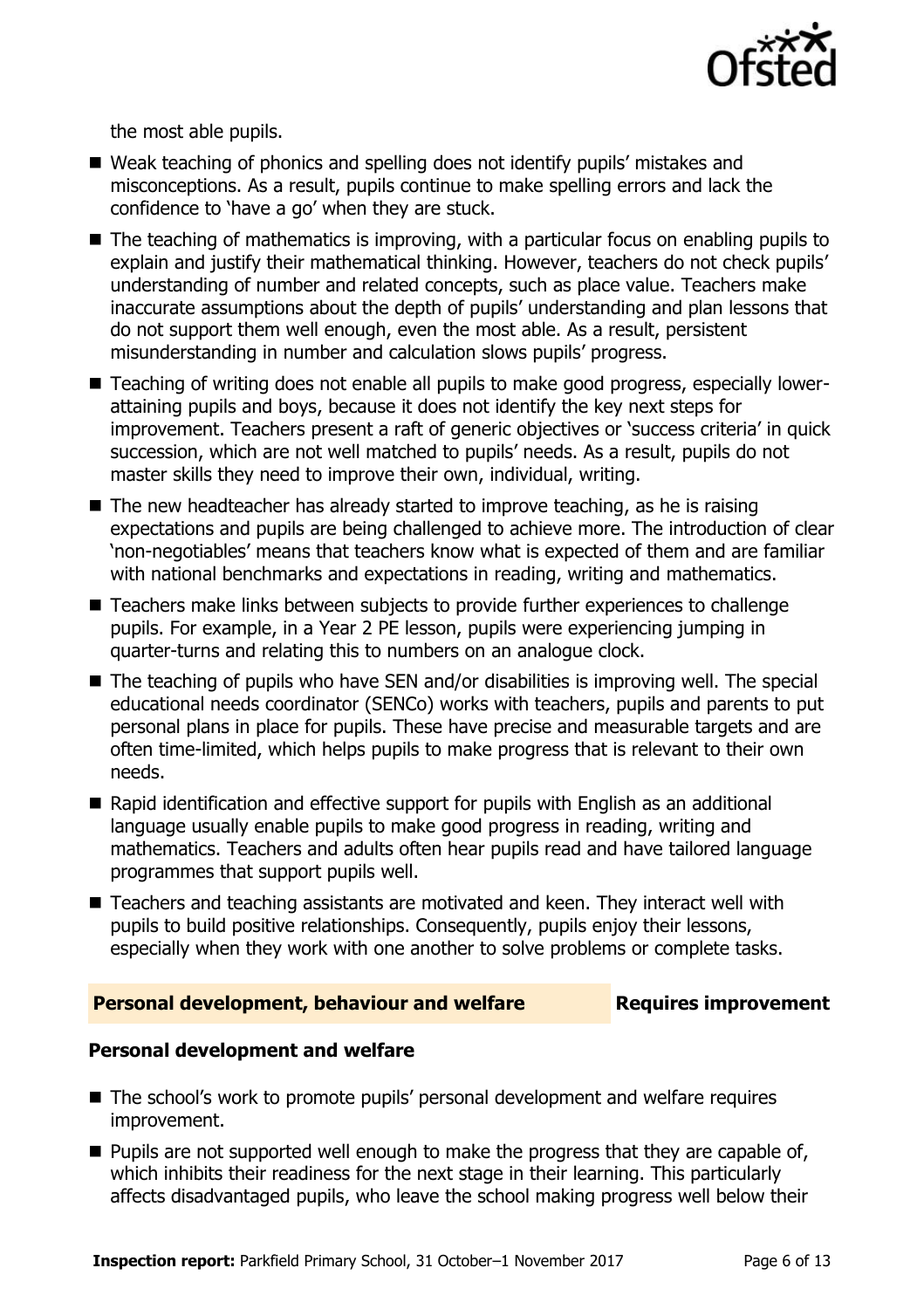

peers and effectively disadvantages them further.

- The attendance of disadvantaged pupils is poor and has declined in the past year. This is further compounding the issues and adversely affecting these pupils' enjoyment and entitlement.
- Some pupils do not show positive attitudes to learning and can distract themselves and others in lessons. This most commonly occurs in lessons where the teaching is weak and pupils are distracted.
- **Pupils feel safe and are emotionally well cared for. They do not believe that bullying is** a problem in the school and have confidence that teachers will act quickly to prevent this on the rare occasions that it should occur. Overall, pupils enjoy being part of a happy school and are delighted with the recent improvements. For example, the new playground markings have added a new and enjoyable dimension to their breaktimes.

### **Behaviour**

- The behaviour of pupils is good.
- The headteacher has been quick to introduce a new behaviour policy with related strategies to improve pupils' general conduct and behaviour around the school. The new behaviour system is well understood and consistently applied, resulting in pupils who know how to behave and who treat property and those around them with respect.
- Incidents of poor or anti-social behaviour have fallen markedly already since the start of term. Higher expectations have been welcomed by the pupils, who strongly endorse the improvements since September 2017.
- The school environment is orderly and well organised. The recent drive to improve the quality of displays in the classrooms is also supporting pupils in their learning.
- **Pupils mix and play well together. They are proud of their school and are keen to help** each other at every opportunity.
- Leaders are effective in improving the overall attendance of pupils, which is above the national average. This is also true of pupils who have SEN and/or disabilities. Pupils enjoy school and want to come, which makes the comparison with disadvantaged pupils even more noticeable.

### **Outcomes for pupils Requires improvement**

- Successive years of weak performance have meant that the school is in the lowest 20% of schools in 2017 for progress in key stage 2 reading and mathematics. This has been ascertained by the headteacher, who is already taking steps to accelerate progress in the school.
- $\blacksquare$  Pupils' attainment in reading at the end of key stage 1 in 2017 is just above the national average. However, this does not represent good progress when compared with their prior attainment at the end of the Reception Year.
- $\blacksquare$  Pupils' attainment in writing and mathematics at the end of key stage 1 in 2017 is below the national average. Pupils, including prior low-, middle- and high-attaining pupils, have not made enough progress in these subjects (based on their prior points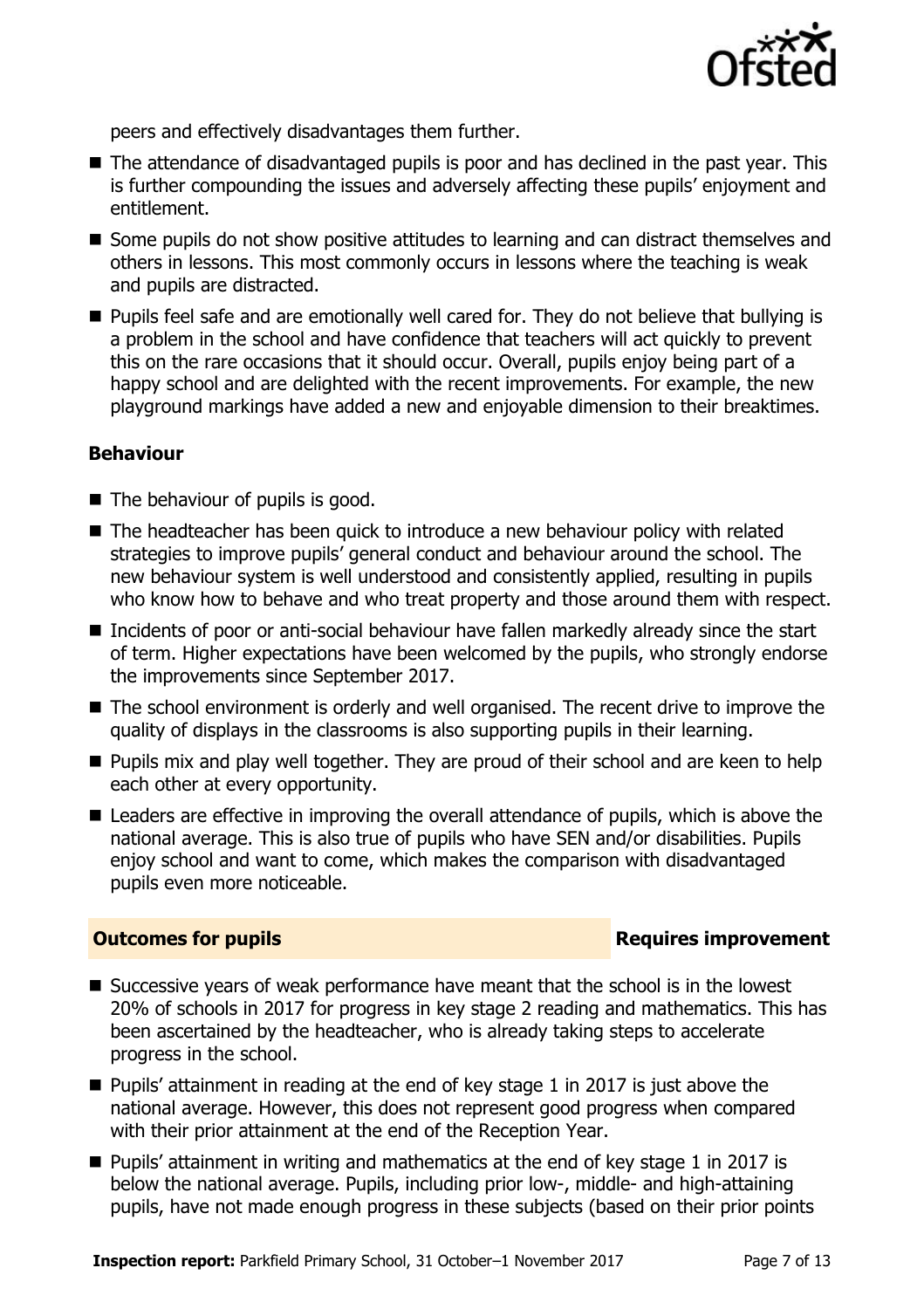

at the end of Reception).

- Pupils' outcomes in the Year 1 phonics screening check have been below the national average in the past two years. Some pupils show weak phonics skills and understanding when applying these to reading and writing. Pupils sometimes lack confidence when trying to spell and rely too much on an adult to give the spelling.
- Current disadvantaged pupils, including the most able, are not making enough progress in reading, writing and mathematics. There is still too much of a 'lag' between their outcomes and those of their non-disadvantaged counterparts.
- The quality of writing seen in pupils' books is starting to improve. There is evidence of pupils writing for differing purposes across the curriculum. However, lower-attaining pupils, especially boys, do not have the technical skills to write fluently or the resilience to write at length. This holds them back.
- The teaching of mathematics is focusing on pupils' reasoning and thinking skills. These are clearly more evident in pupils' work and are supporting them well. However, pupils still do not consistently have a secure understanding of how to manipulate numbers and apply them. For example, some pupils also show common misconceptions, such as reading '6.02' as six hundred and two (Year 5) or working with large numbers that pupils cannot read and do not understand. Over time, these misunderstandings create gaps in pupils' knowledge which are not speedily identified and remedied.
- The headteacher's raised expectations are already leading to higher-level discussions between teachers and pupils to improve outcomes in communication, speaking and listening, reading, writing and mathematics. However, gaps in some year groups for particular pupils, including the most able, are still wide and require greater acceleration to catch up.
- Pupils who have SEN and/or disabilities are making variable progress. Some are making good progress, especially those who have profound or complex needs. However, those identified as 'SEN support' are dependent on the quality of teaching and the daily support they are receiving.
- **Pupils who have English as an additional language make good progress. This group** make up nearly 20% of the school population and are well served. The focused language support is closely monitored so that pupils, including those who leave at the end of key stage 2, are well prepared for the next stage in their learning.

### **Early years provision Good Good**

- The early years foundation stage is well organised and managed so that the children can start to be independent. Provision and resources, including the 'secret garden', inspire the children. As a result, children are motivated, keen and curious, which they show in their play and learning.
- Children enter the Reception Year from a range of pre-school providers. There is a wide variety of needs and abilities on entry. The highly effective transition arrangements mean children are well supported to begin making good progress immediately, including in their personal, social and emotional development.
- Over the past three years, the children's outcomes at the end of the foundation stage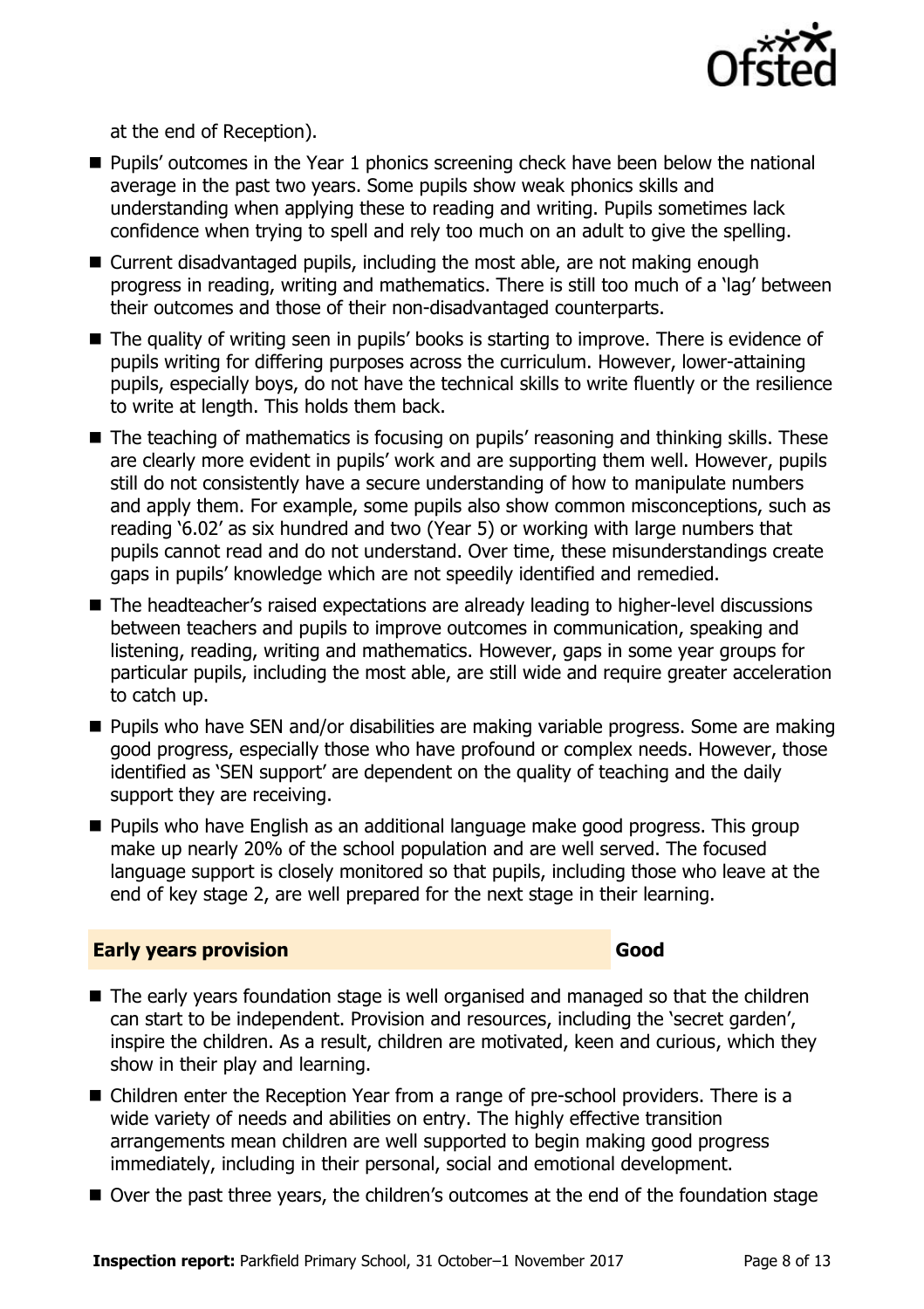

have been above the national average and showing continuous improvement. A majority of the children make good progress from their respective starting points. In particular, those who have SEN and/or disabilities and English as an additional language make rapid progress.

- The children are well prepared for Year 1 and the next stage in their learning. There is evidence of strong development across the full range of the early years curriculum. The few children who are disadvantaged also make good progress and commonly attain a 'good level of development' at the end of Reception.
- School leaders build good relationships and partnerships with other providers and external services to provide specialist provision as required. Staff have recently introduced a new online assessment and reporting system which is open for parents to use. However, the early years team is yet to make the very best use of this in building on assessment information which is provided by parents.
- Adults, including teaching assistants, are good role models to the children. They deepen children's knowledge and explore their understanding. The children are confident and quickly gain skills to be articulate and willing to 'have a go'. For example, one child talking to an adult was able to explain how two squares can be joined together to make a rectangle.
- Assessment information is accurate and well used. Adults know the children well and use information effectively to plan and deliver high-quality lessons that support the children well.
- School leaders have rightly identified that elements of the outdoor provision are not as strong as the indoors. In particular, writing and numbers are not as well marked or as much in evidence, which limits children's ability to learn and to bring them freely into their play when outside.
- Safeguarding is effective.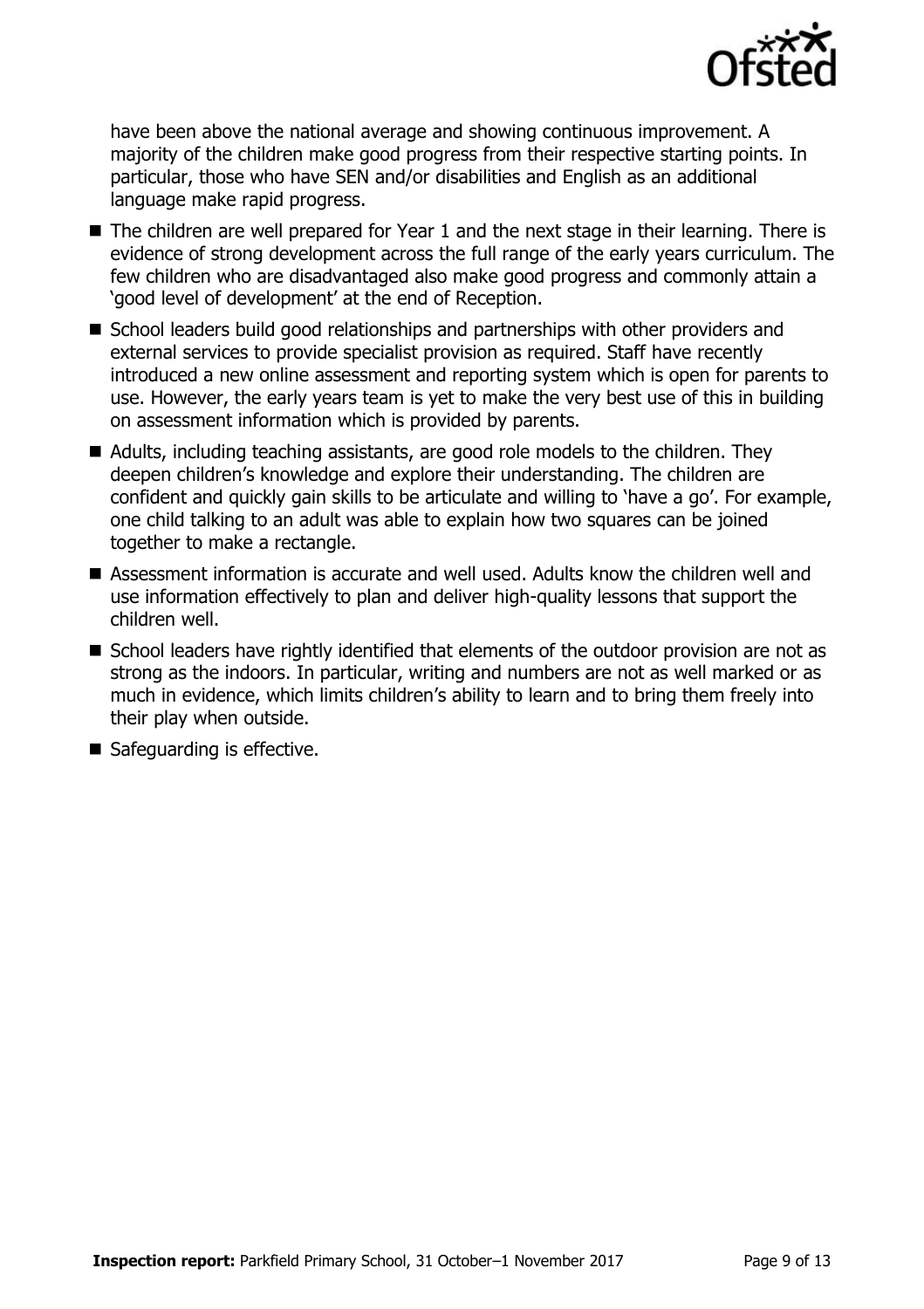

# **School details**

| Unique reference number | 123714   |
|-------------------------|----------|
| Local authority         | Somerset |
| Inspection number       | 10033156 |

This inspection was carried out under section 8 of the Education Act 2005. The inspection was also deemed a section 5 inspection under the same Act.

| Type of school                      | Primary                      |
|-------------------------------------|------------------------------|
| School category                     | Maintained                   |
| Age range of pupils                 | 4 to 11                      |
| <b>Gender of pupils</b>             | Mixed                        |
| Number of pupils on the school roll | 413                          |
| Appropriate authority               | The governing body           |
| Chair                               | <b>Guy Adams</b>             |
| <b>Headteacher</b>                  | Gareth Jones                 |
| Telephone number                    | 01823 282125                 |
| <b>Website</b>                      | www.parkfieldschool.co.uk    |
| <b>Email address</b>                | sch.346@educ.somerset.gov.uk |
| Date of previous inspection         | 7 July 2008                  |

### **Information about this school**

- The school meets requirements on the publication of specified information on its website.
- The school has had four different headteachers since the previous inspection. There have also been changes on the governing body, including the chair of governors.
- $\blacksquare$  The school works in partnership with other schools in the Taunton Learning Partnership.
- The school has been receiving some support brokered through the local authority. There are plans for further support to be continued.
- $\blacksquare$  The school meets the current floor standards set by the government for the end of key stage 2.
- The proportion of pupils who have special educational needs is similar to the national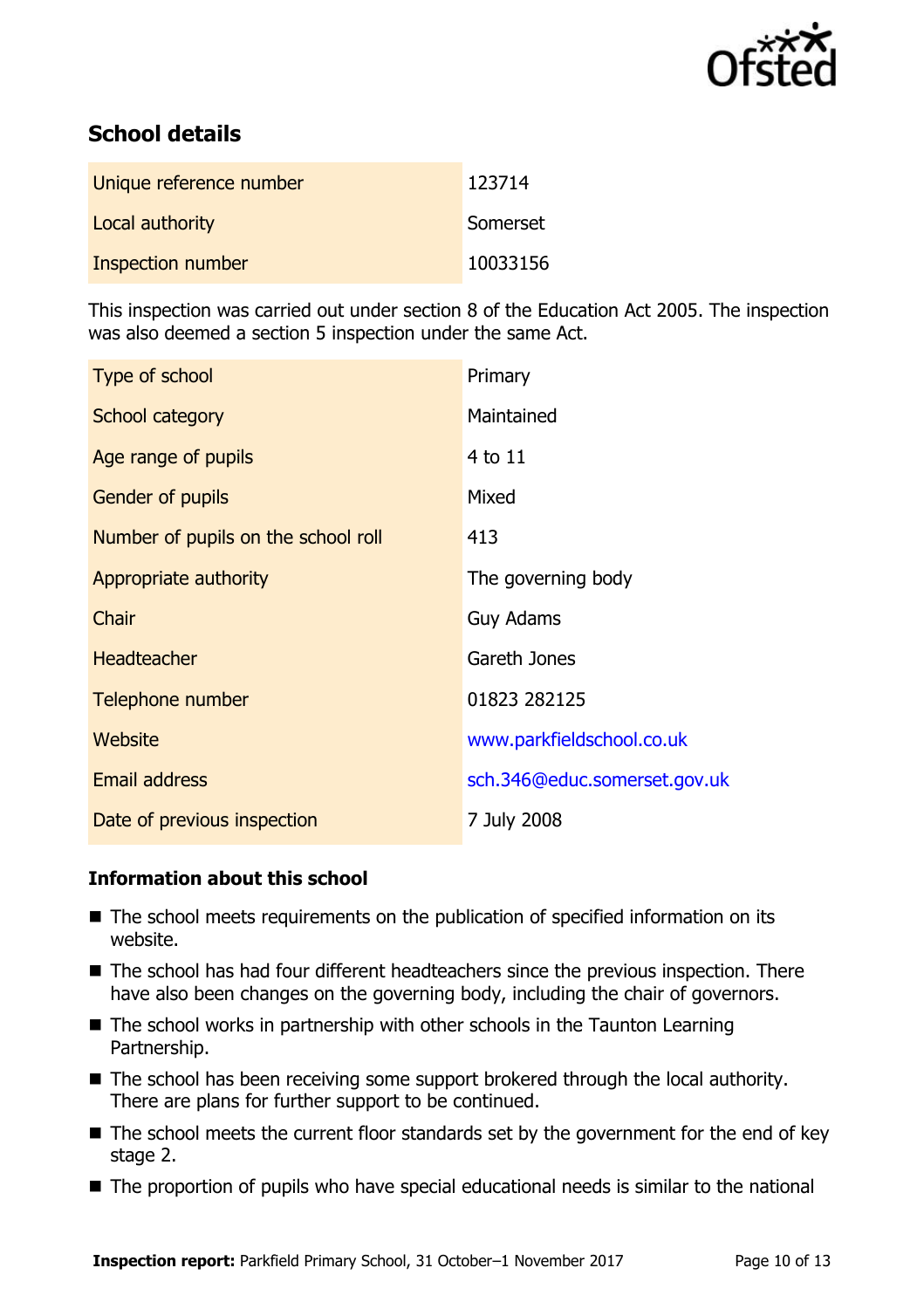

average.

- The proportion of pupils with English as an additional language is above the national average.
- The proportion of pupils in receipt of the pupil premium funding is below the national average.
- Parkfield Primary is larger than the average-sized primary school.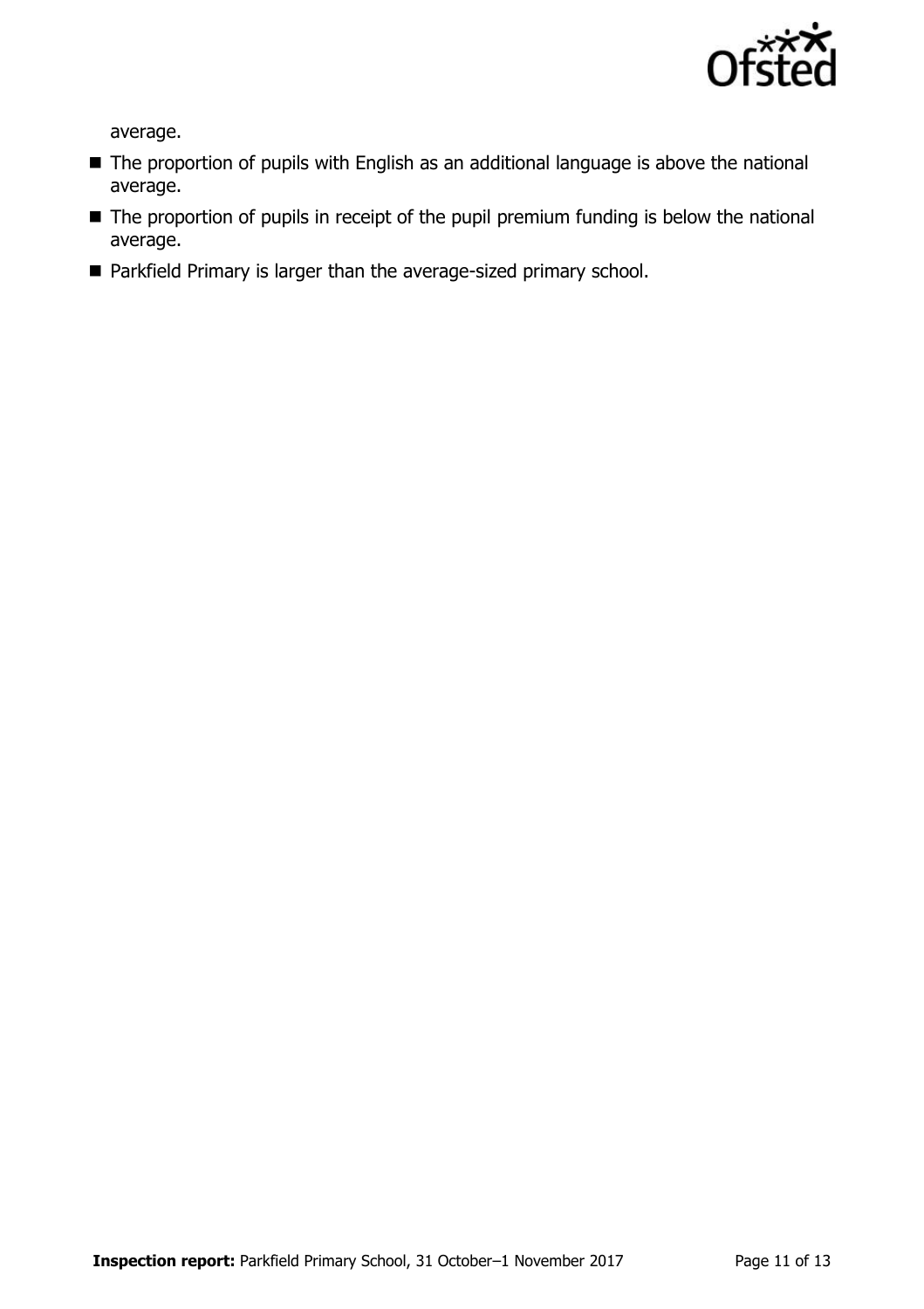

# **Information about this inspection**

- The inspectors visited all classes and were accompanied by the head of school for the majority of inspection activities.
- Meetings were held with the range of leaders to evaluate their work. These included: the headteacher; assistant head; representatives of the governing body; a representative of the local authority and other leaders such as the SENCo and the mathematics and English subject leaders.
- Inspectors scrutinised a number of documents including any recent governor visits, assessment information, the school's self-evaluation, safeguarding and governance reviews, anonymised performance management records and the school development plan.
- Documentation, including the school's single central record and records of child protection training, was scrutinised with school leaders and staff.
- The lead inspector carried out one lesson observation in physical education to help evaluate the impact of the sports and PE funding.
- Inspectors undertook an extensive scrutiny of pupils' books to evaluate the quality of work and check the accuracy of assessment information, including for disadvantaged pupils. They also spoke with pupils to check their understanding of what is seen in workbooks.
- **Inspectors spoke to children through various activities during the inspection and heard** pupils read in Years 1, 2, 5 and 6.
- Inspectors observed breaktimes and lunch on both days of the inspection.
- The 60 responses to Ofsted's online survey, Parent View, were taken into account. The lead inspector also considered comments provided in other ways, especially in face-toface discussions with parents throughout the inspection days.

### **Inspection team**

| Stewart Gale, lead inspector | Her Majesty's Inspector |
|------------------------------|-------------------------|
| Aisha Waziri                 | Ofsted Inspector        |
| Paula Marsh                  | Ofsted Inspector        |
| <b>David Shears</b>          | Ofsted Inspector        |
| <b>Lizzy Meadows</b>         | Ofsted Inspector        |